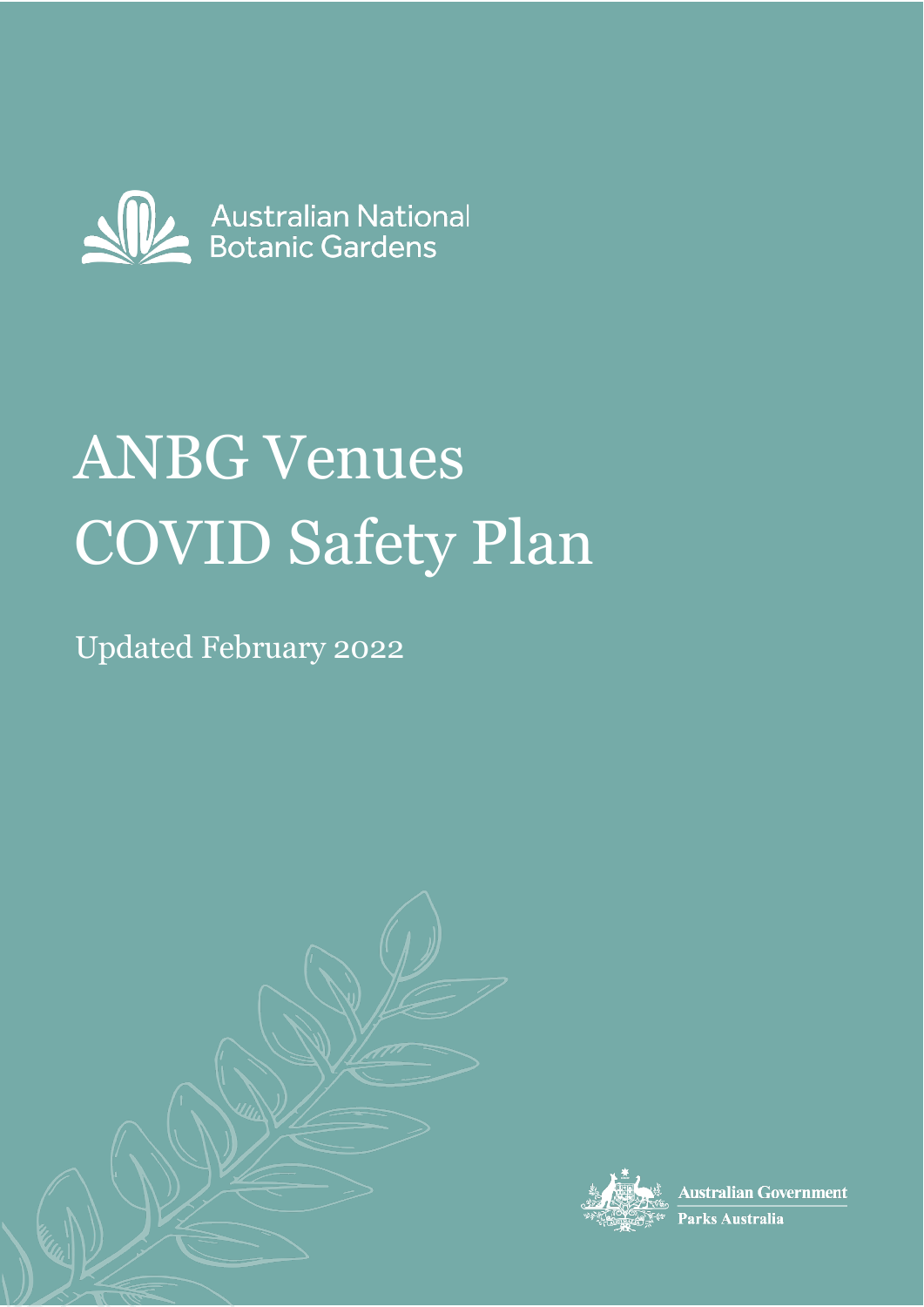# **Introduction**

This COVID Safety Plan sets out what the ANBG Venues Team will do to ensure the safety of staff, clients and visitors from COVID-19 during business operations. ANBG will comply with all COVID restrictions as directed by ACT health and this plan will be updated to reflect the current stage of restrictions. By following this plan the team will comply with all minimum standards determined by ACT Public Health, and with the requirements of the Work Health and Safety Act.

# **Background**

## ACT health directions

COVID ACT Public directions directed business to;

- develop and adhere to a COVID-19 Safety Plan and produce the plan when requested
- apply COVID restrictions as directed by ACT Health

More information can be found at the [ACT Government's COVID-19 Business Hub.](https://www.covid19.act.gov.au/business-hub/restrictions-and-advice)

### Community Responsibilities

That the general community responsibilities during this time are:

- Maintain personal hygiene, including regular hand washing
- Stay home if unwell
- Get tested if you have COVID-19 symptoms
- Quarantine if deemed a close contact, are awaiting the result of a COVID test or have tested positive for COVID
- Notify contacts if you test positive for COVID

The general community is encouraged to;

- To maintain physical distancing of 1.5 metres when possible
- Wear masks in inside public buildings, such as ANBG Venues, and in outdoor areas where people are gathering or queuing when social distancing is not possible
- Use Check In CBR for contact tracing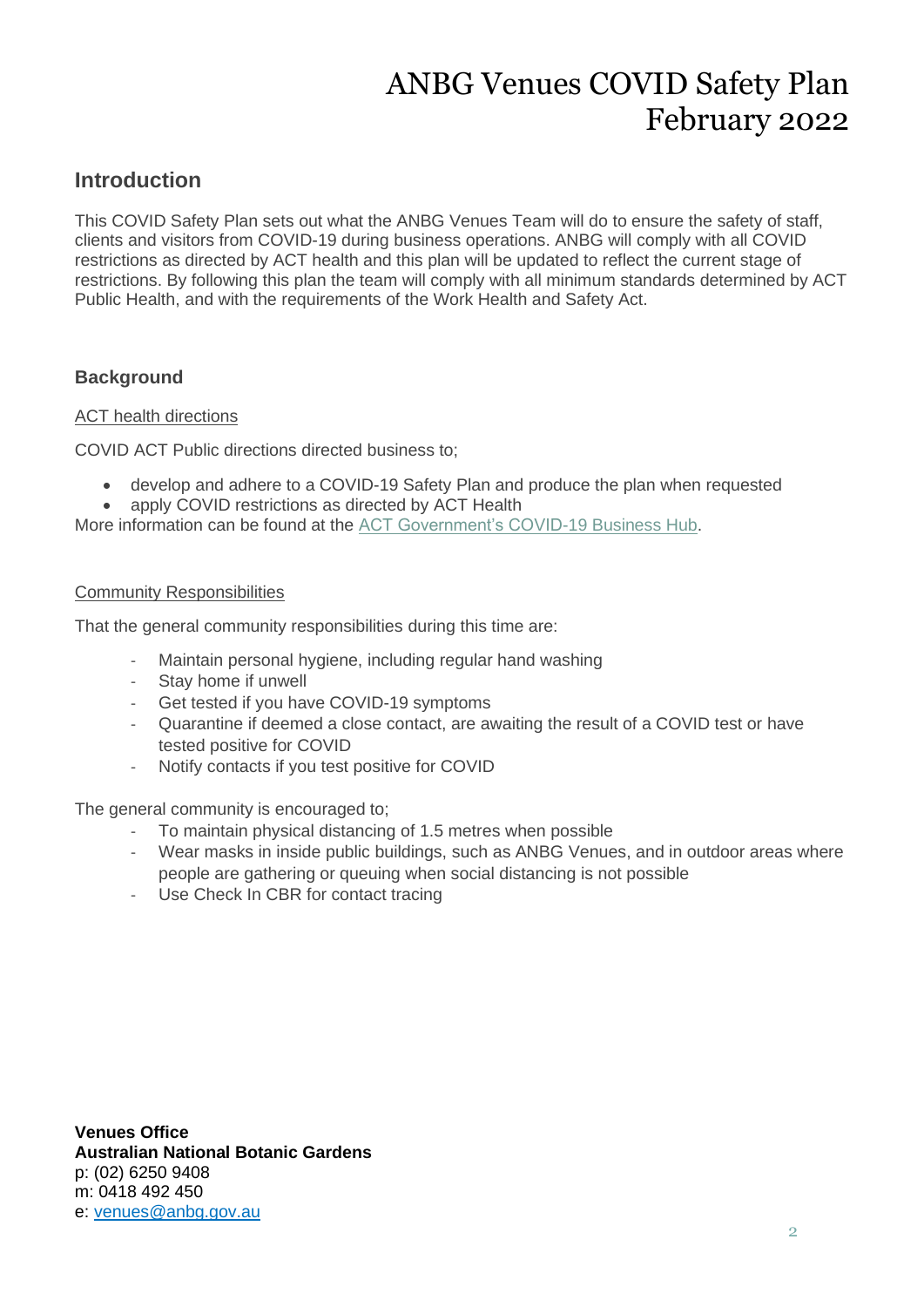# **ANBG Venues Business Requirements**

# 1. COVID Safety Plan

The ANBG Venues COVID Safety Plan must be in writing and available to be produced on request by compliance and enforcement officers, but it does not need to be submitted for approval. The COVID Safety Plan should identify the risks posed by COVID-19 to the Venues team staff (including contractors, e.g. the cleaners) and customers.

# 2. Venue Capacities

When directed by ACT health the ANBG will comply with restrictions on capacity including:

- Displaying maximum capacity signs for each venue based on the current restrictions.
- updating signage in response to any changes to restrictions by ACT Health.
- ANBG will ensure that venue hirers are aware and comply with maximum capacity restrictions that are in place during their hire.

# 3. COVID safe event protocol

The ACT Government has documented [COVID Safe Event Protocol.](https://www.covid19.act.gov.au/what-you-can-do/covid-safe-events) ANBG will follow all recommendations and directions from ACT Health for COVID safe events.

# 4. Physical Distancing

Hirers and visitors to the site will be encouraged to maintain a distance of 1.5 metres between attendees where possible, and as much as possible. Hirers may request a 1.5 metre distanced venue set up.

# 5. Cleaning, Sanitising and Hygiene

ANBG Venues staff are required to demonstrate appropriate hand and respiratory hygiene, as well as ensuring to maintain appropriate cleaning and sanitising practices and supplies.

# 6. Staff or attendees presenting with illness

The Government is urging everyone to stay home if they are unwell. This applies to staff and the broader community. ANBG Venues will send staff home and turn venue clients or attendees away if they have clear symptoms of illness.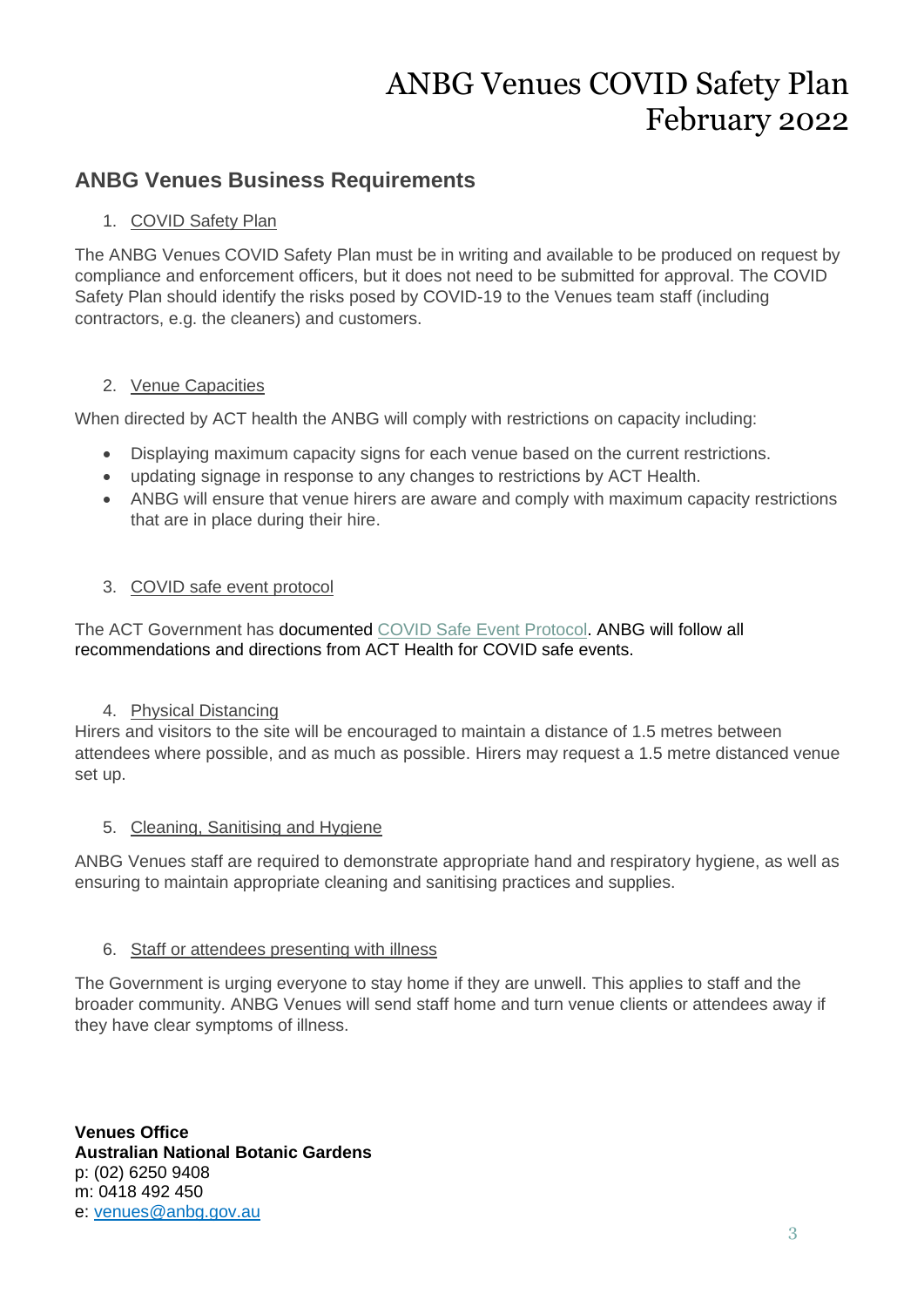# 7. Contact Tracing – Check In CBR

ANBG is registered for Check-In CBR and QR code posters will be displayed across the Gardens.

At times Check-In is mandated by ACT Health, ANBG will make all reasonable efforts to ensure that clients use Check-In CBR when they use venues onsite.

# 8. Mandatory Face Mask in indoor public settings

At times that face masks are mandated by ACT Health, ANBG will make all reasonable effores to ensure that visitors, attendees and hirers wear masks at the visitor centre and indoor venue hire locations at ANBG.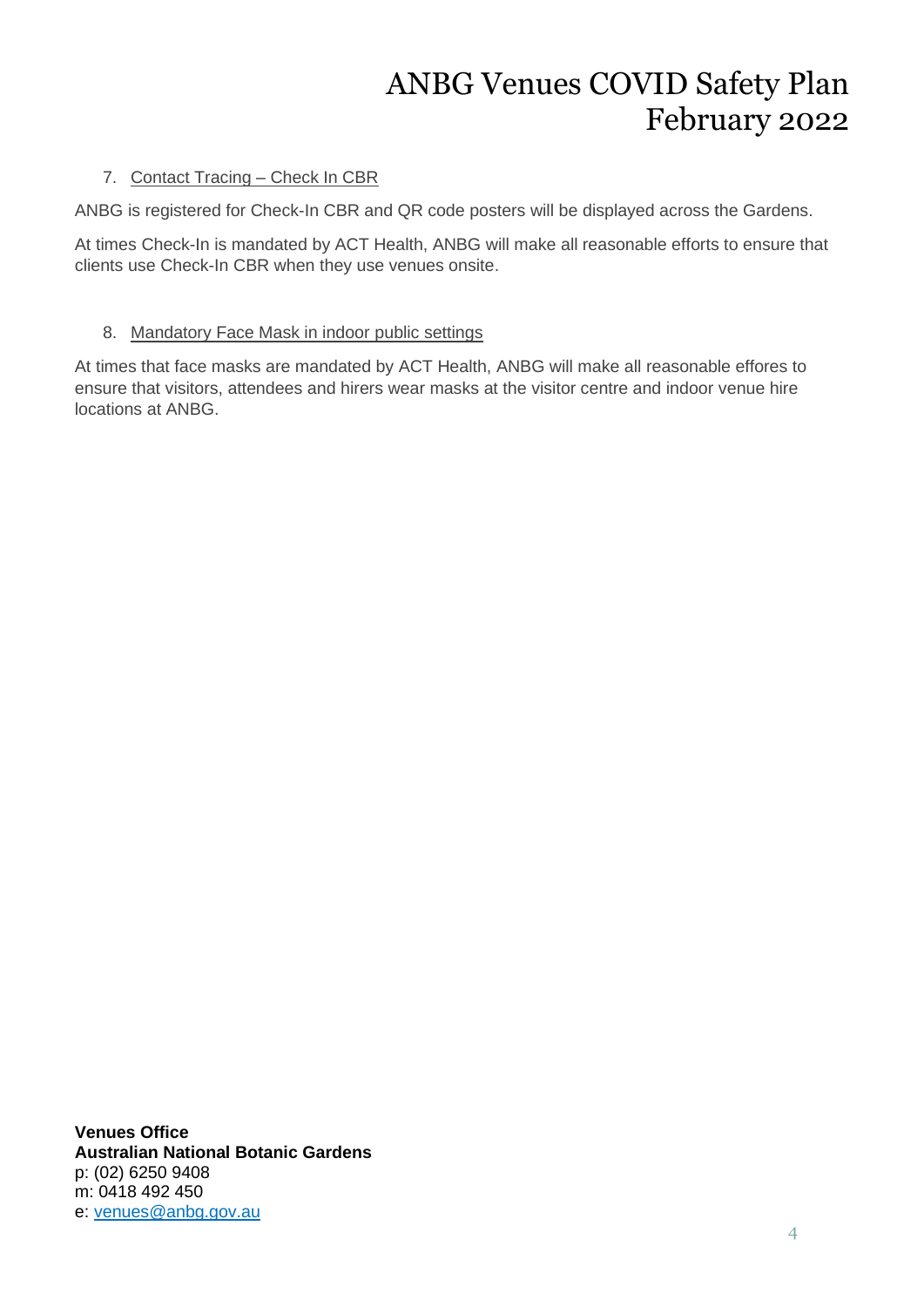# **ANBG Venues Operational Plan**

# 1. COVID Safety Plan

ANBG Venues will maintain a COVID Safety Plan which:

- $\triangleright$  Identifies the risks posed to staff and customers.
- $\triangleright$  Is maintained and reviewed to reflect current restrictions under the relevant stage of restrictions.
- $\triangleright$  Is readily available to be produced on request by an authorised officer.

## 2. Venue Capacities

When directed by ACT health the ANBG will comply with restrictions on capacity including:

- Displaying maximum capacity signs for each venue based on the current restrictions.
- updating signage in response to any changes to restrictions by ACT Health.
- ANBG will ensure that venue hirers are aware and comply with maximum capacity restrictions that are in place during their hire.

ANBG Venues will make all efforts to ensure that venues capacities are not exceeded. Which will include;

- $\triangleright$  Ensuring hirers understand venue capacities
- $\triangleright$  Removing or labelling chairs to signify the capacity of the room
- ➢ Monitoring usage of venue spaces
- 3. COVID safe event protocol

The ACT Government has [COVID Safe Event Protocol](https://www.covid19.act.gov.au/what-you-can-do/covid-safe-events) that must be followed for large events;

The ANBG requires that event organisers submit an ANBG Event COVID Safety Plan for any public event onsite (private and business venue hire on-site is covered by this document).

The ANBG Event COVID Safety Plan template is available from the Venues office on request. Please allow at least 3 weeks for approvals of the ANBG Event COVID Safety Plan. Approval must be received prior to advertising your event.

# 4. Physical Distancing

Hirers and visitors to the site will be encouraged to maintain a distance of 1.5 metres between attendees where possible, and as much as possible.

- ➢ Messaging about physical distancing is included in information to clients about Venue Hire
- ➢ Hirers may request a 1.5 metre distanced venue set up.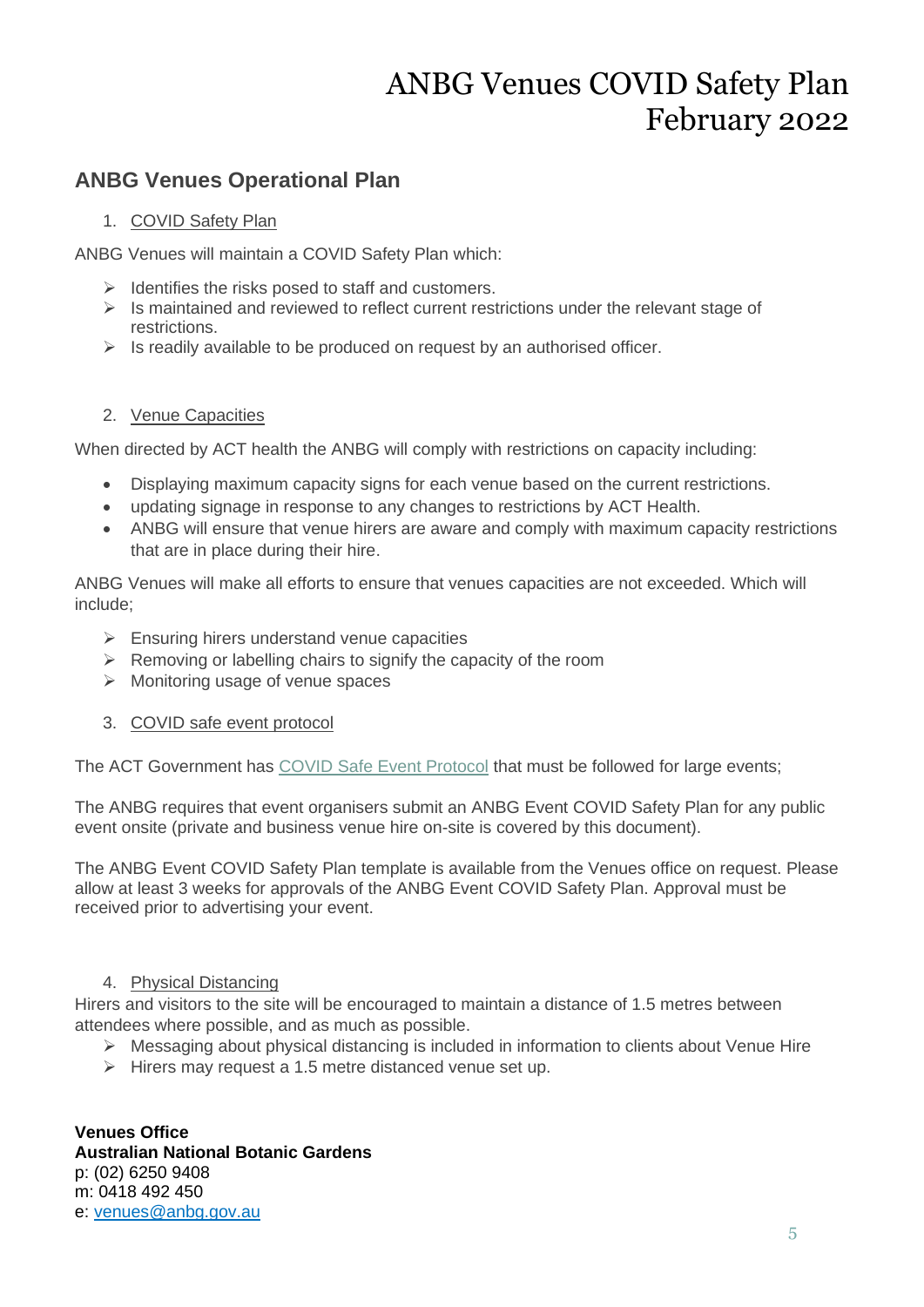## 5. Maintaining cleaning, sanitising and hygiene activities

ANBG Venues will maintain the following practices for venue hires:

## *Cleaning & Sanitation*

- ➢ Ensure thorough cleaning and sanitation of venues after each use following the [WorkSafe ACT](https://www.covid19.act.gov.au/__data/assets/pdf_file/0010/1554184/Fact-Sheet-WorkSafe-Cleaning-Checklist.pdf)  [Cleaning Checklist.](https://www.covid19.act.gov.au/__data/assets/pdf_file/0010/1554184/Fact-Sheet-WorkSafe-Cleaning-Checklist.pdf)
- $\triangleright$  Schedule adequate breaks between bookings to allow for enough cleaning time; one hour will be scheduled between any bookings.
- ➢ Monitor and use appropriate cleaning and sanitising supplies to perform cleaning and disinfection.
- $\triangleright$  Signage installed in key locations to remind visitors and staff to wash and sanitise hands.

## *Hygiene*

- ➢ Provide adequate hygiene stations, in good condition and adequately stocked. Display signage on how to practice proper hygiene in all venues.
- $\triangleright$  Ensure staff demonstrate appropriate hand and respiratory hygiene.

## 6. Mandatory Face Mask in indoor public settings

At times that face masks are mandated by ACT Health, ANBG will make all reasonable efforts to ensure that visitors, attendees, hirers and staff are aware of the requirement and wear masks at the visitor centre and indoor venue hire locations at ANBG.

# 7. Managing staff or attendees presenting with illness

### *Staff*

'ANBG Venues staff are to stay home if they are feeling unwell. Staff are to disclose if they are currently being tested for COVID-19 or have been a close contact of a person who is a confirmed case.' Department of Agriculture, Water and Environment staff, the Department has set [Protocols for](https://ausgovenvironment.sharepoint.com.us2.cas.ms/sites/AWE-intranet/SitePages/Protocol-for-reporting-suspected-cases-of-COVID-19-(Coronavirus)-in-the-workplace.aspx)  [suspected and confirmed cases of COVID-19](https://ausgovenvironment.sharepoint.com.us2.cas.ms/sites/AWE-intranet/SitePages/Protocol-for-reporting-suspected-cases-of-COVID-19-(Coronavirus)-in-the-workplace.aspx) in the workplace to follow and manage suspected and confirmed cases of COVID-19.

### *Attendees*

The Government is urging everyone to stay home if they are unwell. This applies to all potential attendees and the broader community. If a person does develop symptoms while at the gardens, ANBG Venues staff will avoid contact and seek appropriate medical advice.

It is understood that if a person develops symptoms, they should be seen urgently by a doctor at a hospital and that the ACT Health Protection Service should be contacted. ANBG Venues staff will:

Ensure a phone call has been made to the appropriate medical advice line:

- ➢ [ACT Government COVID-19 Helpline](https://www.covid19.act.gov.au/contact-us) on 02 6207 7244 (between 8am and 8pm daily)
- $\triangleright$  [Healthdirect](https://www.healthdirect.gov.au/) on 1800 022 222 (24 hours a day, seven days a week)
- $\triangleright$  In an emergency, triple zero (000) for urgent medical help.